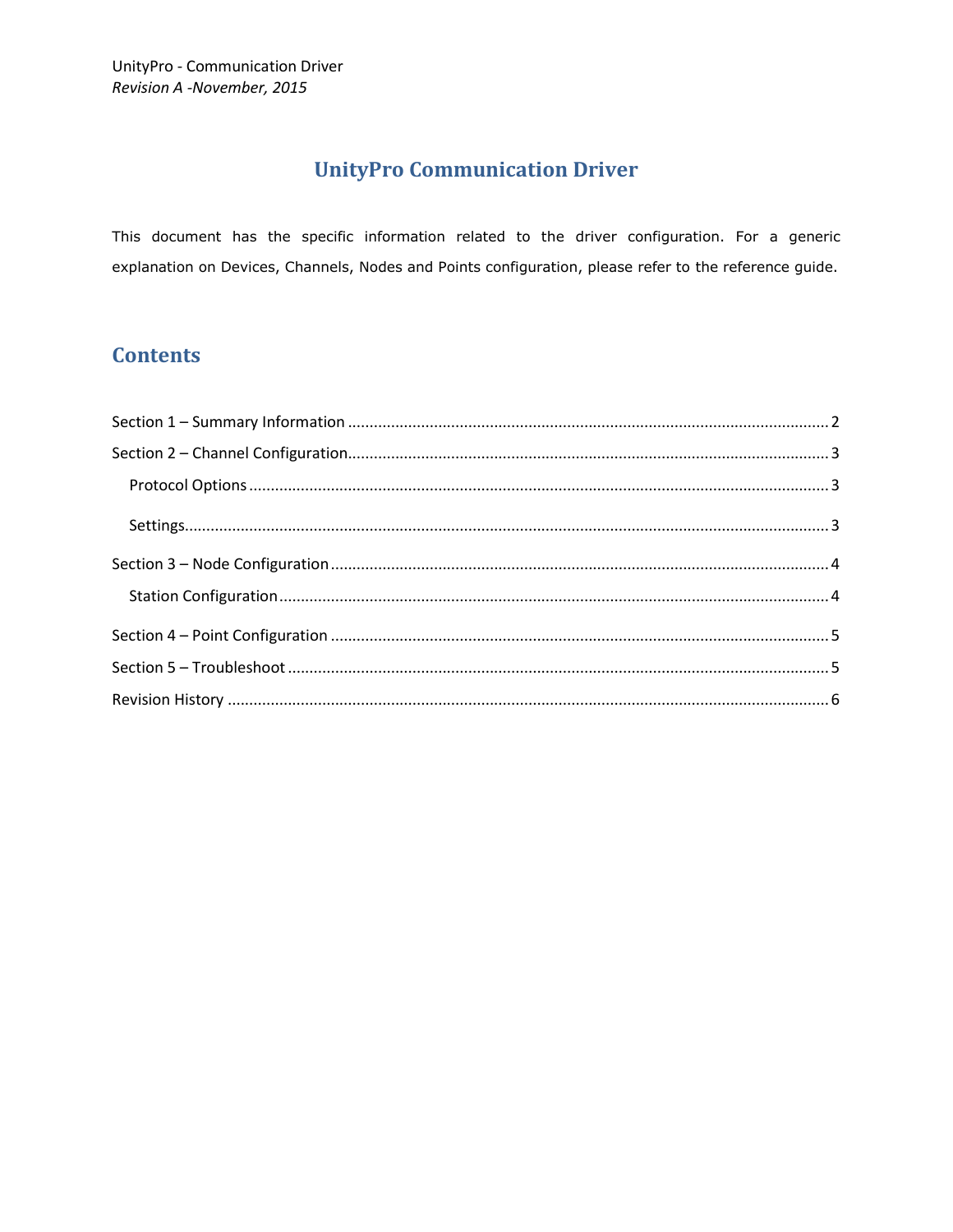## <span id="page-1-0"></span>**Section 1 – Summary Information**

**Communication Driver Name**: UnityPro **Current Version**: 1.1 **Implementation DLL**: T.ProtocolDriver.UnityPro.dll **Protocol**: MODBUS RTU, ASCII and TCP **Interface**: TCP/IP and Serial **Description**: Modbus driver implements communication with PLC and IO devices compatibles with Modbus Open Standard protocol. It operates as a Master on TCP/IP or serial networks. The communications blocks are dynamically created according the pooling cycle defined on the AccessType for each Device Point.

**PLC types supported:** PLC's Quantum, Momentum M340 and M580 - Schneider-Electric **Communication block size:** user configurable, default is 250 **Protocol Options**: Message Format (ASCII, RTU or RTU TCP), use block write command (0x0F or 0x10) or single write command (0x05 or 0x06) for single writings **Multi-threading**: user configurable, default is five threads to each network node **Max number of nodes**: user defined **PC Hardware requirements**: Standard PC Ethernet interface board, RS485 or RS232 port

#### **Supported Operands:**

| <b>Operand</b>              | Read | <b>Write</b> | Data Type | <b>Address size</b> |
|-----------------------------|------|--------------|-----------|---------------------|
| 0 - %Q or %M - Coils        | ✓    | $\checkmark$ | Bit       | 1 bit               |
| $1 - $ %I - Input Status    | ✓    |              | Bit       | 1 bit               |
| 3 - %IW - Input Registers   | ✓    |              | Word      | 2 bytes             |
| 4 - %MW - Holding Registers | ✓    | ✓            | Word      | 2 bytes             |

<span id="page-1-1"></span>**Table 1**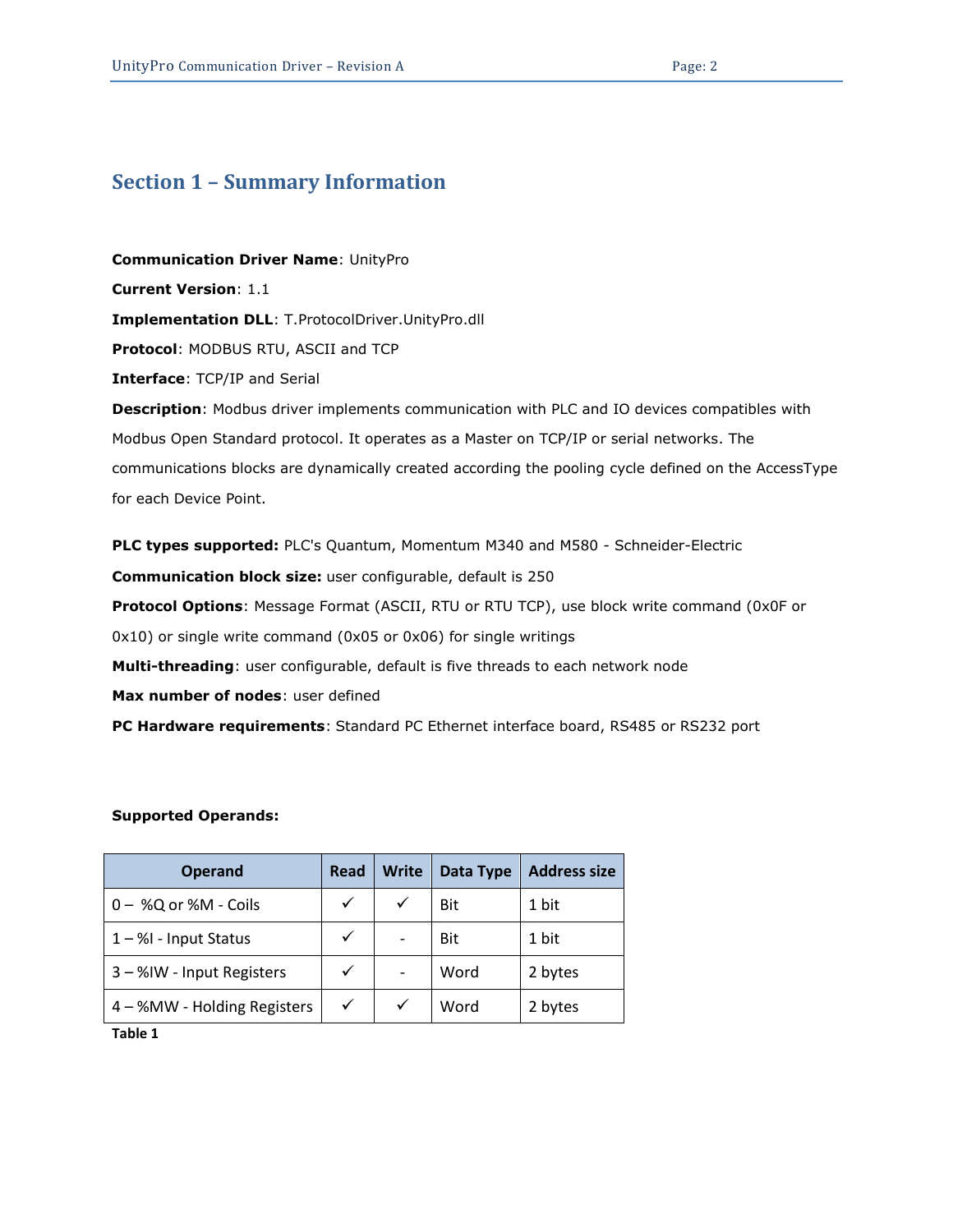## <span id="page-2-0"></span>**Section 2 – Channel Configuration**

#### <span id="page-2-1"></span>**Protocol Options**

**BlockSize:** Defines the maximum amount of items per group, the default value is **250**.

If the communication points are configured in sequence and the BlockSize equals to 250, the driver can create the internal groups with 125 Registers or 2000 Coils.

**Encoding**: Determines how information will be packed into the message fields and decoded. The options are:

- RTU: Remote Terminal Unit mode, where each 8-bit byte in a message contains two 4-bit hexadecimal characters
- **ASCII**: The message is encoded in ASCII mode, where each 8–bit byte in a message is sent as two ASCII characters
- **RTU TCP**: The default transmission mode when the message is carried on a MODBUS TCP/IP network. It contains information to allow the recipient to recognize message boundaries even if the message has been split into multiple packets

**SingleWrite:** Indicates the driver behavior for the writings with only one item:

- **Use block write** : The driver uses the 0x0F command for Coils, or the 0x10 command for Holding Registers
- **Use single write:** The driver uses the 0x05 command for Coils, or the 0x06 command for Holding Registers

#### <span id="page-2-2"></span>**Settings**

Serial and MultiSerial channels:

- Default configuration for ASCII mode : **DataBits**: 7 **StopBits**: 1 if parity is used, 2 if no parity
- Default configuration for RTU mode : **DataBits**: 8 **StopBits**: 1 if parity is used, 2 if no parity

Set the other fields according to your Serial or MultiSerial port configuration

TCP/IP channels:

- **NodeConnections**: Defines the maximum number of parallel requests that will be sent to each node (asynchronous communication)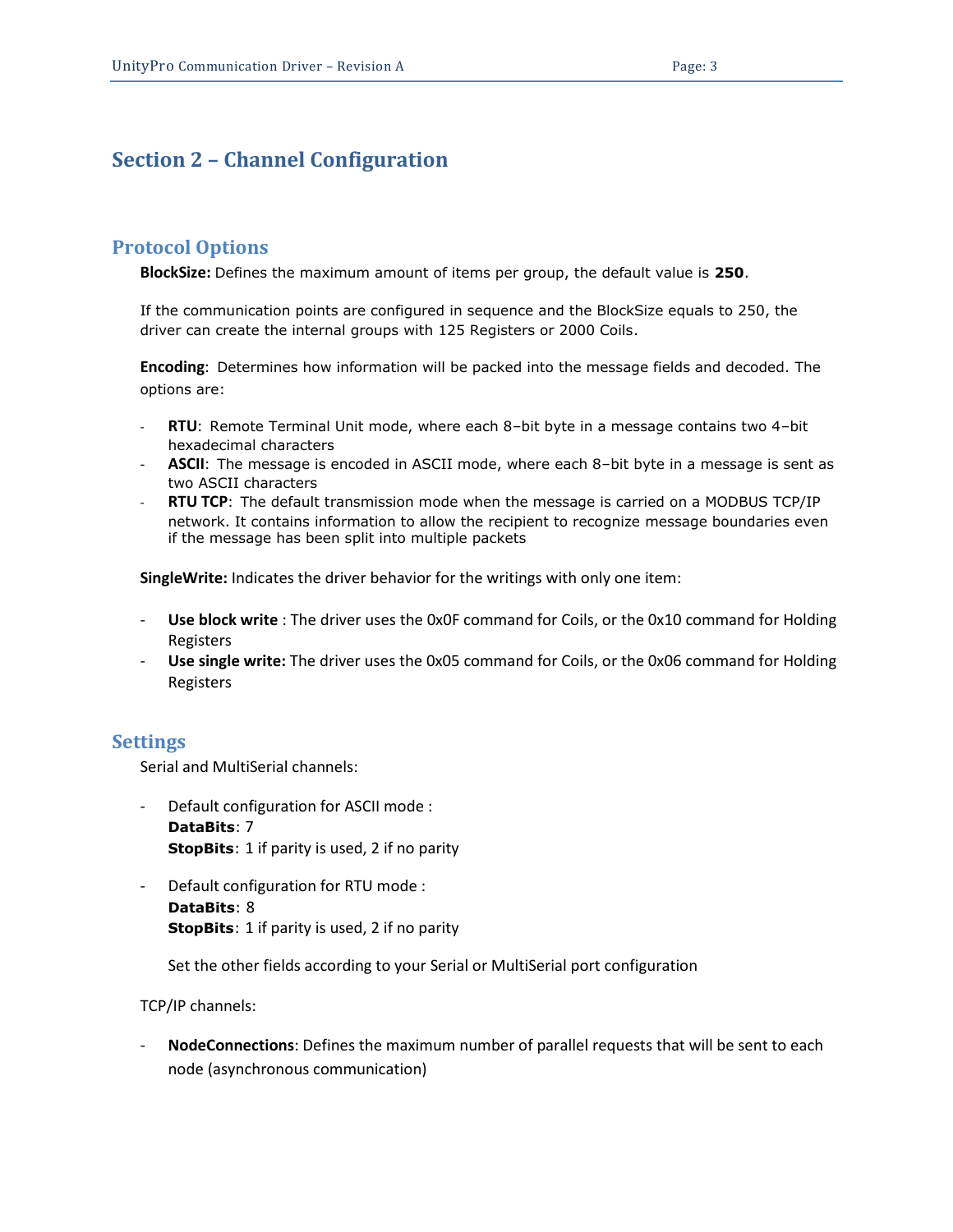## <span id="page-3-0"></span>**Section 3 – Node Configuration**

## <span id="page-3-1"></span>**Station Configuration**

**SlaveId**: Set this field with the address of the slave device in the network. They can be addressed from 1 to 247 for serial nodes, or 0 to 255 for TCP/IP nodes. The address 0 is used for the broadcast.

Serial channels:

- Station syntax: <SlaveId>

Ex: 1

MultiSerial channels:

- Station syntax: < Com Port>; < SlaveId>

Where: <Com Port> = the serial port number

- Ex: com1 ; 1

#### TCP/IP channels:

- Station syntax: <IP address>; <Port number>; <SlaveId>

Where : <IP address> = IP address of the slave device in the modbus network

< Port number > = TCP port where the slave device is listening (default is 502)

Ex: 192.168.1.101 ; 502 ; 1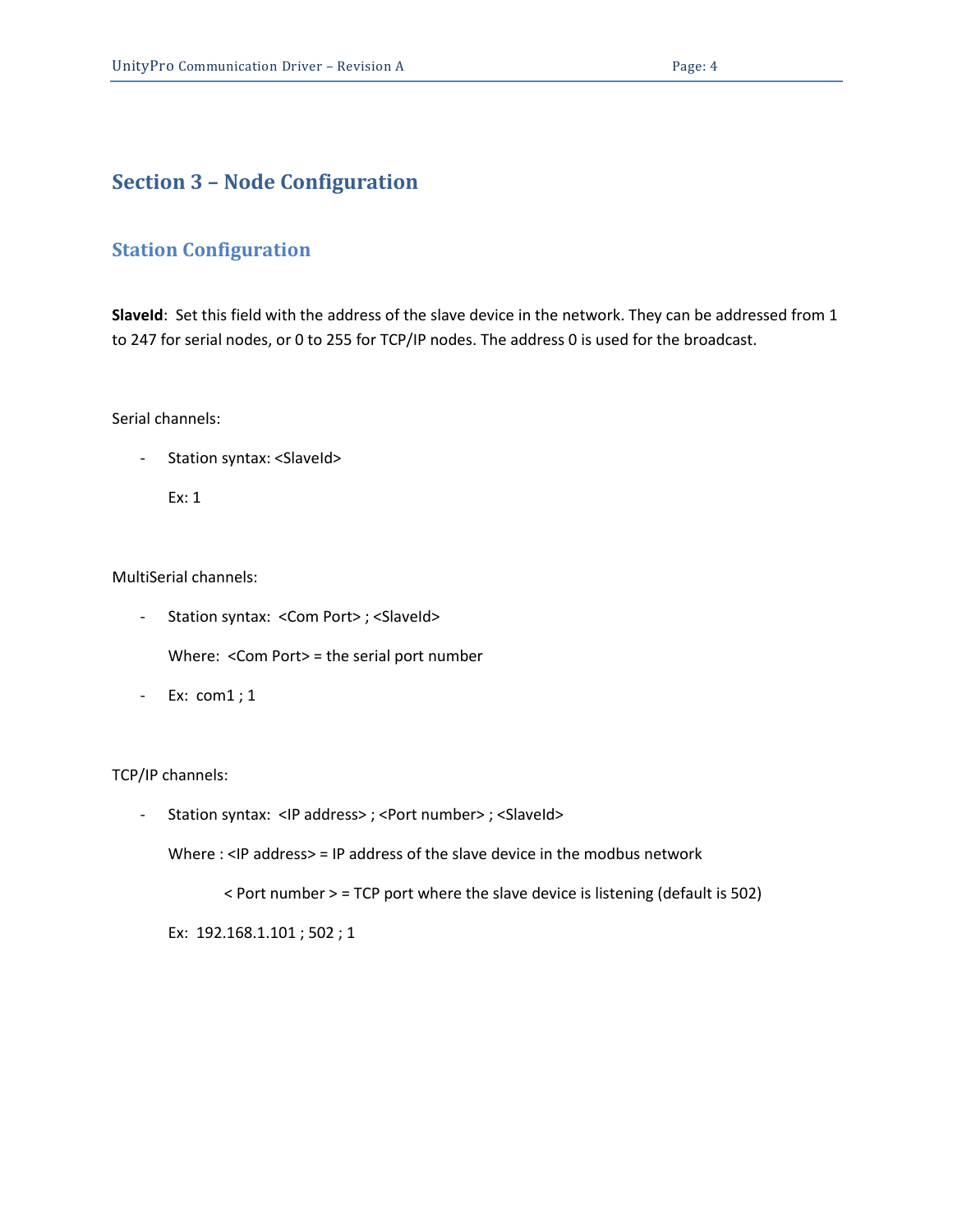# <span id="page-4-0"></span>**Section 4 – Point Configuration**

The syntax for the UnityPro communication points is: <Operand><Address>

Where: <Operand> indicates the memory area, the valid values are:

- 0 (%Q or %M) for Coils
- 1 (%I) for Input Status
- 3 (%IW) for Input Registers
- 4 (%MW) for Holding Registers

For more information about the valid operands, see the [Table 1:](#page-1-1)

<Address> indicates the data address in the memory area, from 1 to 65535

Ex: 400001 (Operand = 4 (%MW), Address = 1)

## <span id="page-4-1"></span>**Section 5 – Troubleshoot**

The status of the driver execution can be observed through the diagnostic tools, which are:

- Trace window
- Property Watch
- Module Information

The above tools indicate if the operations have succeeded or have failed where the status 0 (zero) means success. Negative values are internal error codes and positive values are protocol error codes.

### Modbus protocol error codes:

| Error | <b>Name</b>             | <b>Description</b>                                        |
|-------|-------------------------|-----------------------------------------------------------|
|       | <b>ILLEGAL FUNCTION</b> | The function code received in the query is not allowable. |